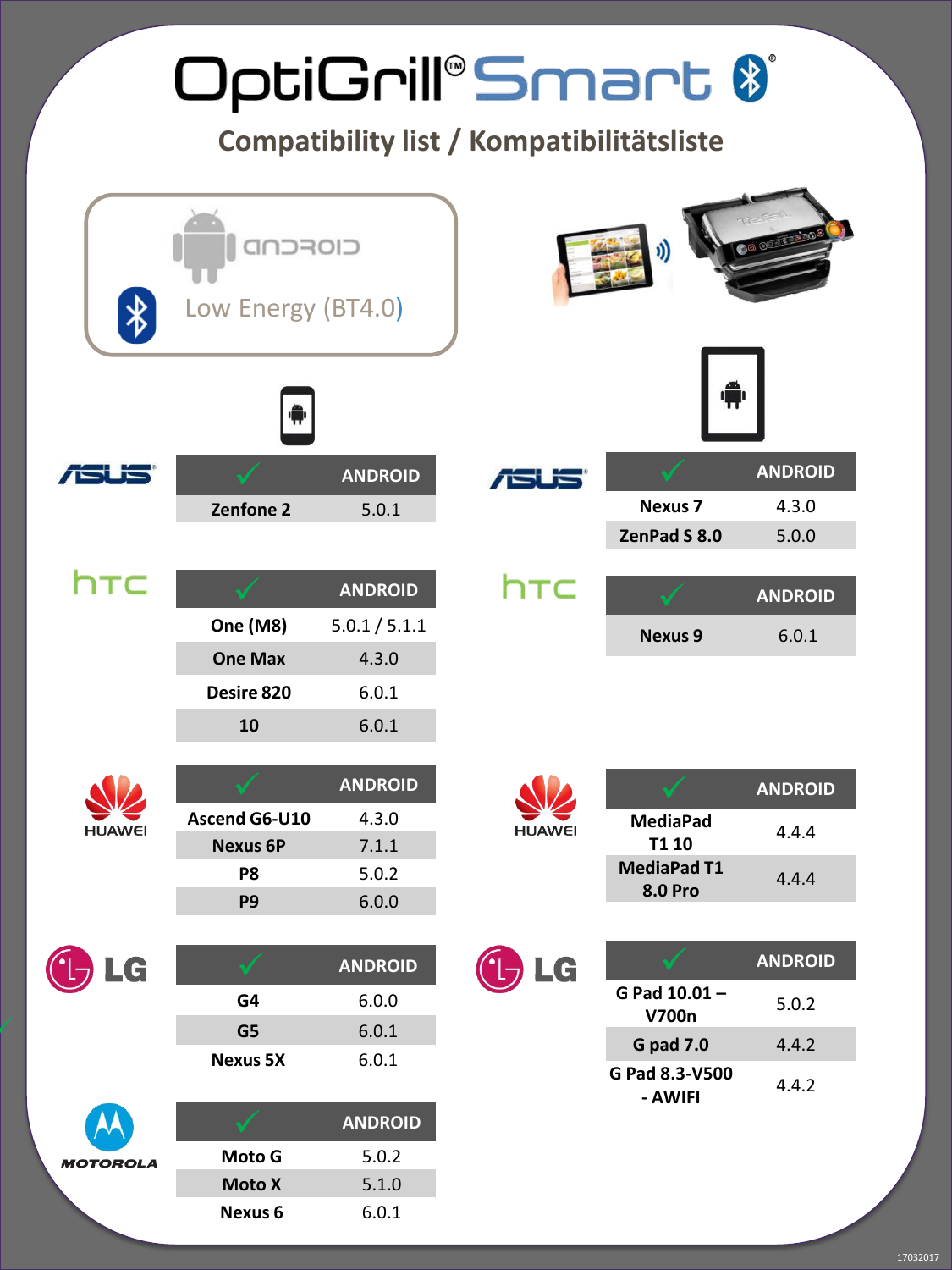## OptiGrill®Smart \$

## **Compatibility list / Kompatibilitätsliste**





|                                                | <b>ANDROID</b>                                      | <b>SAMSUNG</b>          |                                   | <b>ANDROID</b>                                      |
|------------------------------------------------|-----------------------------------------------------|-------------------------|-----------------------------------|-----------------------------------------------------|
| <b>Galaxy J5 (2016)</b>                        | 6.0.1                                               |                         | <b>Galaxy Tab Active 8</b>        | 4.4.2                                               |
| <b>Galaxy Note 3 Neo</b>                       | 5.1.1                                               |                         | <b>Galaxy Tab Pro 8.4</b>         | 4.4.2                                               |
| <b>Galaxy Note 4</b>                           | 6.0.1                                               |                         | Galaxy Tab S 10.5                 | 4.4.2                                               |
| <b>Galaxy Note 5</b>                           | 6.0.1                                               |                         | Galaxy Tab S 10.5                 | 5.0.2                                               |
| Galaxy S3                                      | 4.3.0                                               |                         | Galaxy Tab 4 10.1                 | 5.0.2                                               |
| <b>Galaxy S3 - i9300</b>                       | 4.3.0                                               |                         | <b>Galaxy Tab 3 Lite</b>          | 4.4.4                                               |
| Galaxy S5                                      | 6.0.1                                               |                         | Galaxy Tab 4 7.0                  | 4.4.2                                               |
| <b>Galaxy S5 mini Duos</b>                     | 4.4.2                                               |                         | <b>Galaxy Note 10.1</b><br>(2014) | 4.4.2                                               |
| Galaxy S6                                      | 6.0.1                                               |                         | <b>Galaxy Note Pro 12.2</b>       | 4.4.2                                               |
|                                                |                                                     |                         | Galaxy Tab S 8.4                  | 4.4.2                                               |
| Galaxy S6 Edge +                               |                                                     |                         |                                   | 4.4.2                                               |
|                                                |                                                     |                         |                                   |                                                     |
| <b>Galaxy S7 Edge</b>                          | 6.0.1                                               |                         | <b>WiFi</b>                       | 4.4.4                                               |
| <b>Galaxy A3</b>                               | 5.0.2                                               |                         | <b>Galaxy Tab 4 8.0 LTE</b>       | 4.4.2                                               |
| <b>Galaxy A7</b>                               | 4.4.4                                               |                         | Galaxy Tab A 9.7                  | 5.0.2                                               |
| <b>Galaxy Ace 4</b>                            | 4.4.4                                               |                         |                                   |                                                     |
| <b>Galaxy Alpha</b>                            | 5.0.2                                               |                         |                                   |                                                     |
| <b>Galaxy Core Prime -</b><br><b>SM-G360F</b>  | 5.0.2                                               |                         |                                   |                                                     |
| <b>Galaxy Grand Prime -</b><br><b>SM-G531F</b> | 5.1.1                                               |                         |                                   |                                                     |
| <b>Galaxy J3 (2016)</b>                        | 5.1.1                                               |                         |                                   |                                                     |
|                                                | $LTE+$<br><b>Galaxy S6 Edge</b><br><b>Galaxy S7</b> | 5.1.1<br>6.0.0<br>6.0.1 |                                   | <b>Galaxy Tab Pro 10.1</b><br>Galaxy Tab 3 Lite 7.0 |



|             | <b>ANDROID</b> |
|-------------|----------------|
| Lenny 2     | 5.1.0          |
| U feel Lite | 6.0.0          |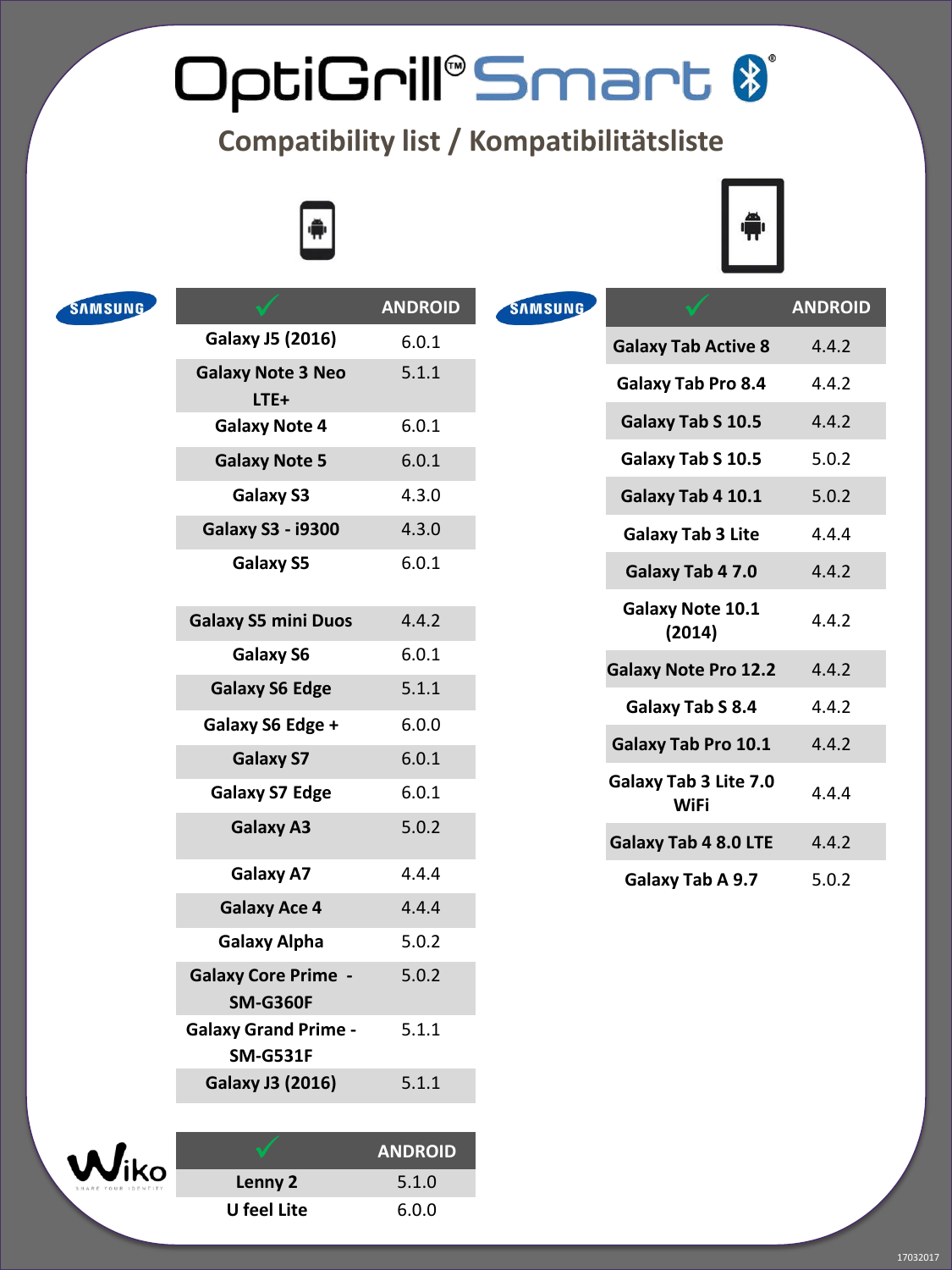## OptiGrill®Smart  $\clubsuit$

**Compatibility list / Kompatibilitätsliste** 





| <b>SONY</b> |                          | <b>ANDROID</b> | <b>SONY</b> |                                     | <b>ANDROID</b> |
|-------------|--------------------------|----------------|-------------|-------------------------------------|----------------|
|             | Xperia E3                | 4.4.2          |             | Xperia Z2 Tablette                  | 4.4.2          |
|             | Xperia M2 LTE            | 4.4.4          |             | - Wi-Fi - SGP511                    |                |
|             | Xperia M4 Aqua           | 5.0.0          |             | Xperia Z4 Tablet -<br><b>SGP712</b> | 5.0.2          |
|             | Xperia T2 Ultra          | 4.3.0          |             |                                     |                |
|             | Xperia XZ                | 6.0.1          |             |                                     |                |
|             | Xperia Z Ultra           | 4.4.2          |             |                                     |                |
|             | Xperia Z1                | 4.3.0          |             |                                     |                |
|             | Xperia Z3                | 5.0.2          |             |                                     |                |
|             | Xperia Z5                | 6.0.1          |             |                                     |                |
|             | <b>Xperia Z5 Compact</b> | 6.0.0          |             |                                     |                |
|             |                          |                |             |                                     |                |



|         | <b>ANDROID</b> |
|---------|----------------|
| Redmi 2 | 4.4.4          |
|         |                |



|               | <b>ANDROID</b> |
|---------------|----------------|
| Liquid Jade S | 4.4.4          |
|               | (KitKat)       |

|        | NOT COMPATIBLE/NICHT VEREINBAR |                |
|--------|--------------------------------|----------------|
|        |                                | <b>ANDROID</b> |
| Google | Nexus 5,6,7 & 9                | 6.0.0          |